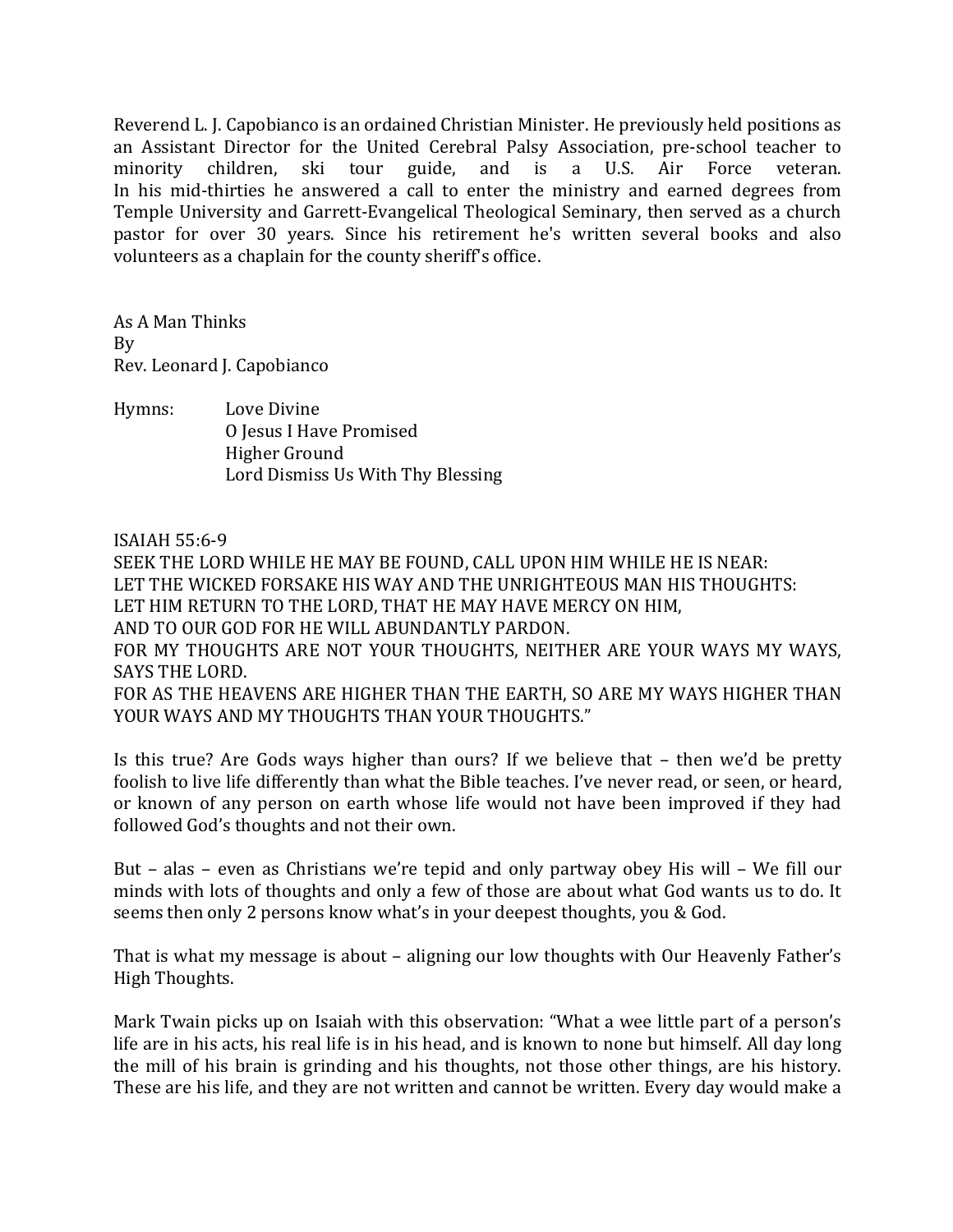whole book of 80,000 words  $-$  365 books a year. Biographies are but the clothes of the man – the inner and real biography can not be written."

We may conclude from Mr. Twain that what a person really consists of is hidden on the inside. To divert slightly, I suppose diet is part of the formula because what good we place inside ourselves can affect our development.

A politician saw one of his student interns lunching on soda and potato chips. He advised the young man to eat more nutritious meals. "What you put in your body helps make you what you are. After all, you are what you eat." Just then the politician's wife called to let him know what time he should be home for supper. Wanting to impress the young man he put the call on the speaker phone and asked his wife, "What's for supper tonight dear?" She answered: "Rump Roast."

There is some truth to "we are what we eat" but what we put inside our minds is far more important. 

When you've made a mistake - Did you ever have anyone say to you: "What were you thinking?" and when you reproach yourself haven't you ever said: "What was I thinking?" Well – What were you thinking and why don't you change your thoughts?

It all begins with a tiny thought crawling in and trying to take root in the back of our minds.

William Ellery Channing understood this when he wrote: "Characters are determined not by the opinions we speak but by those on which our thoughts habitually fasten which recur to them most forcibly and which color our ordinary views of God and Duty."

And I would add to that, they color our views of ourselves, for when wrong thoughts enter our minds, we can begin to doubt that we are even fit for heaven.

I used to think because I had some wrong thoughts I was not a "good enough" Christian. But such thoughts don't equate to the negation of the totality of a life. They must be isolated and seen for what they are. Besides, all human beings no matter how good they seem have had to deal with bad thoughts and sinful temptations. No one is perfect. The Scriptures tell us: "All have sinned and fallen short of the glory of God." But thankfully, our Lord is FAMOUS for his mercy and forgiveness. Always keep THAT in your thoughts.

One modest example would be the story of two sisters who lost their parents. The older sister, Mary, had to raise and care for her younger sister, Liz. Well, Liz was a handful. Back then in the  $20$ 's Liz was what was known as a flapper – for those who remember that term. She shameless rolled down her stockings, danced the Charleston, drank bathtub gin out of a hip flask and led a wild life with many different boyfriends.

Poor Mary. She never married, denied herself, worked hard to support her little sister and tried to teach her right from wrong, but Liz just wouldn't listen. Liz moved out of the house to get away from Mary and then gave into every tempting thought that crossed her mind.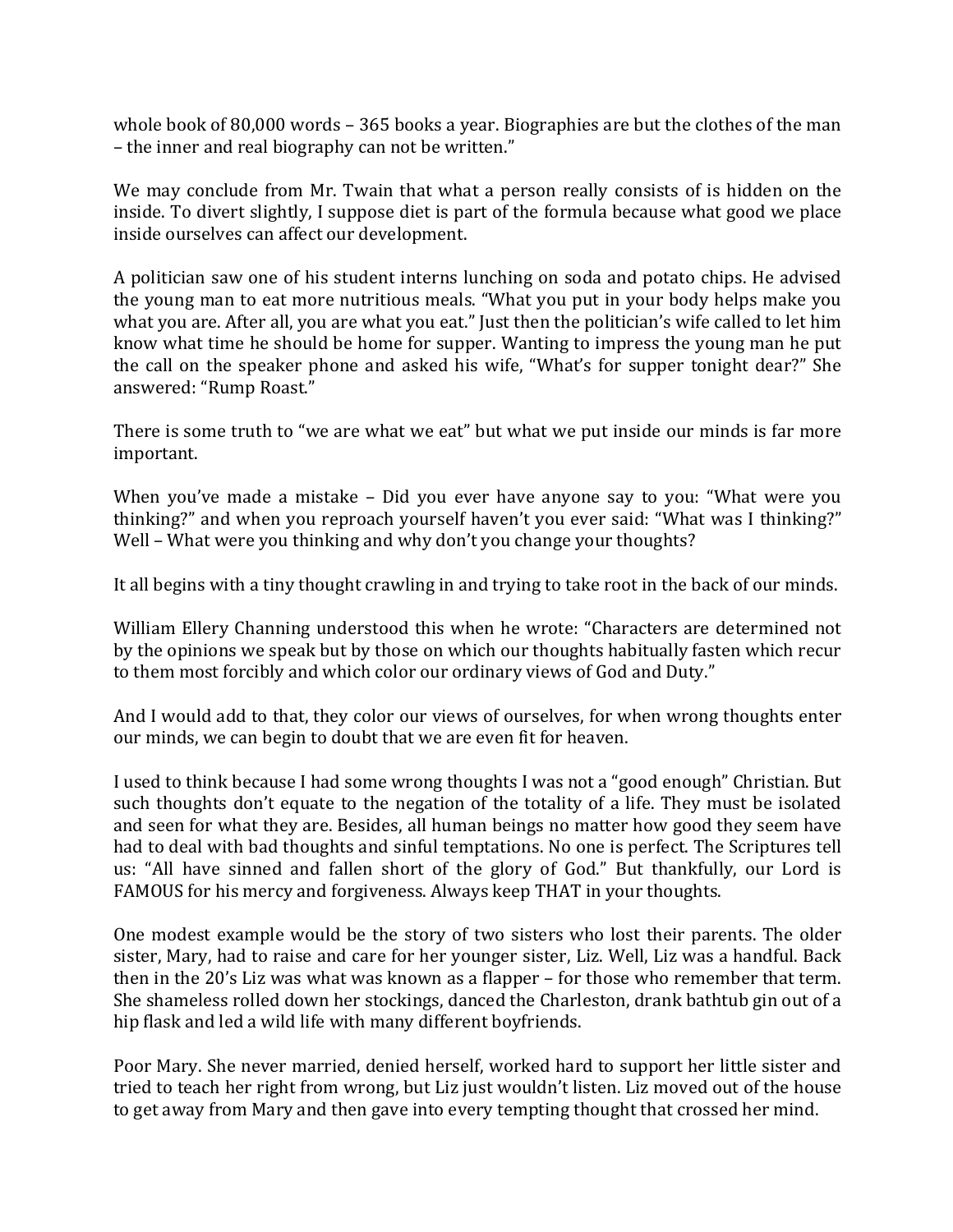In her  $90<sup>th</sup>$  year, Mary went to church as she always did. During the service, the Church doors opened and in came Liz. She walked all the way up and kneeled at the altar where she confessed her sins in front of the whole congregation. The priest bent over to help her up and said, "Don't be afraid, your sins are forgiven."

After church Mary took the priest aside and said: "Wait a minute. I went to church all my life, and worked hard to resist temptation and walk the straight and narrow. Liz never went to church, or worked a day in her life, and led a wild sinful life. How can she be forgiven just like that?"

The priest answered "Well, sometimes the greater the sinner, the greater the saint." Mary replied: "Now you tell me!"

In seminary I was interested to read Martin Luther's writings where I learned of his struggle with "Black Thoughts." Saint Augustine wrestled with evil thoughts and even gave into immoral behavior. Saint Paul himself admitted that "he did the very thing he hated."

There are two factors in the stories of Luther, Augustine and Paul. First, they all overcame their inclinations to sin. Second, such inclinations are not exclusive to them. This is what  $1<sup>st</sup>$ Cor. 10:13 observes: "There is no temptation taken that is not common to man."

But we can change. In fact, we are encouraged to by our Lord. Romans: 12:2 makes this very point when it teaches: "Be ye transformed by the renewing of your mind." In other words, by own thoughts we can be made anew.

Many have been confused by the term "born again." When we sincerely ask God's forgiveness for our past errors and accept his cleansing touch, when we strive to become better persons, when at our core we change the way we think and look and act in this world, then we form a new spiritual center. We become re-born.

The devil wants you to be successful and happy right? Of Course Not. He wants to destroy any goodness in you. He wants you to think the worst of yourself. He wants you to dwell on your weaknesses. He tells you, "See, you've had an evil thought that means you're not such a good person after all. So why fight it? Give in and do what you feel like doing."

Your Heavenly Father, on the hand, really does want you to be happy. He doesn't flatter you by saying you're perfect. But he does ask us not to dwell on our imperfections. He tries to help us understand that just because we have a sinful thought doesn't mean we have to give into it, Jesus himself was tempted by the devil, but his answer was "get the behind me Satan."

God wants you to concentrate on the best in you. But he won't do everything for us. He allows us to think and act as we choose. This is free will. It is part of God's plan that we choose to follow him of our own accord and not because of coercion.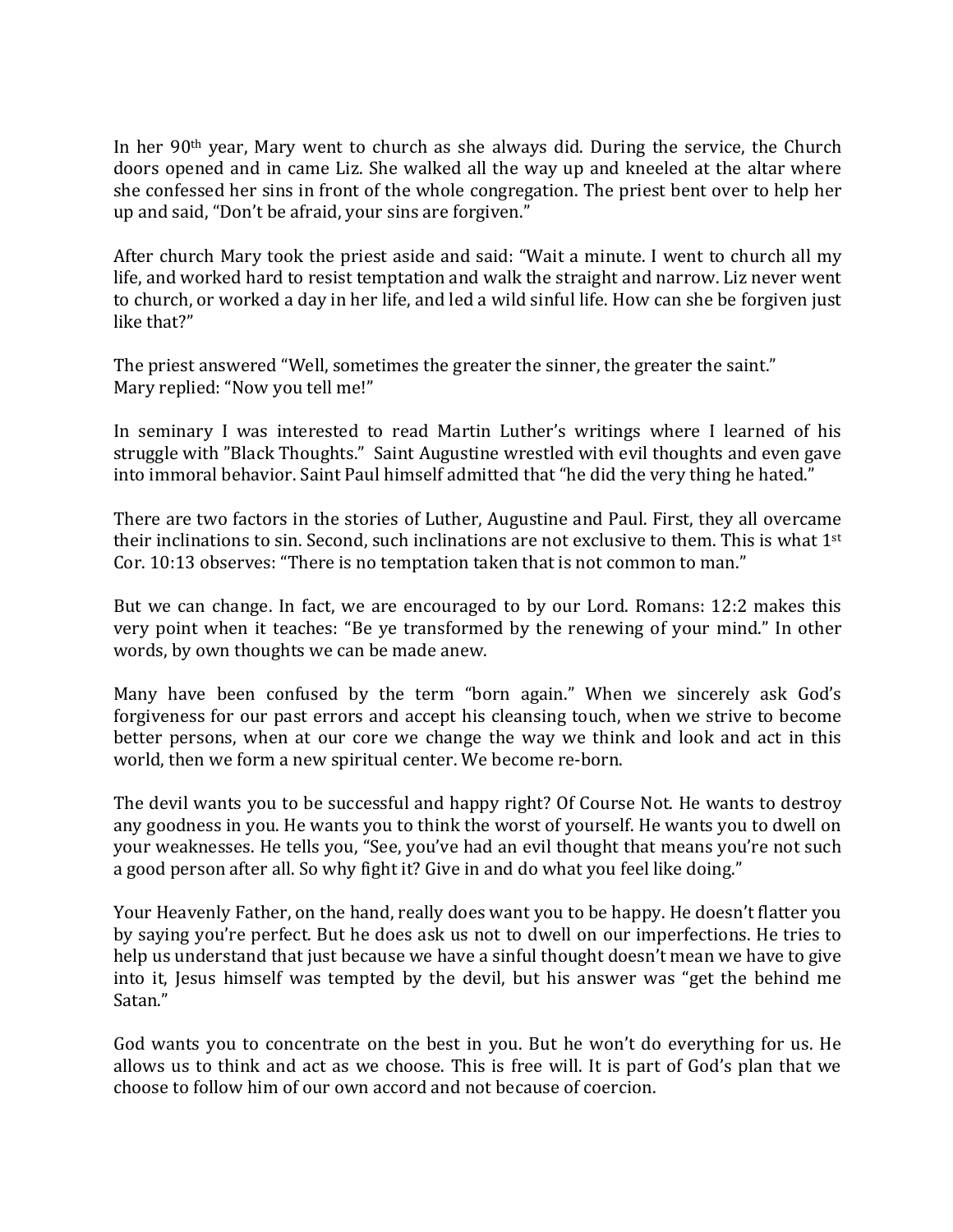And all our choices begin with a seemingly insignificant, tiny little fledgling of a thought.

While writing this sermon I realized a very important principle: An act cannot precede a thought. At some point in the past you had to entertain a thought  $-$  if only for a brief moment – before you could act on it. The chances of your carrying out the actions is directly correlated to the amount of time you dwell on the thought.

That's why our thoughts, no matter how small or "harmless" they first seem are so important. Because small thoughts accumulate and gain momentum putting us in a certain mind-set which ultimately moves us dangerously near to acting them out.

In criminology there's the term "crime of opportunity." In other words, people were going about their daily activities when an opportunity presented itself resulting in criminal activity. I recall the sad case of a teenage girl who was driving home from working at a burger stand where she was earning money for college. She had a flat tire and two young men drove by and saw her stranded alone on a dark road. They dragged her into the woods where she was violated and killed.

They couldn't have committed the crime if they didn't previously fantasize about it. They had no police record for violent crime – only petty theft. But they did admit to reading a lot of pornography and watching so-call "adult films." When the opportunity presented itself, they were primed with lustful thoughts and could not resist.

Just think of the difference that night if the young men had concentrated on Godly thoughts and had been primed instead to do good – to protect and rescue those in need.

By the way, I've seen statistics that show most sex offenders interviewed confess to viewing a steady diet of pornography leading up to their crimes. And who says pornography isn't harmful?

That doesn't mean we can't appreciate God's creation in the beauty of the human body. Billy Graham warned, "You men, don't worry if you see a pretty girl walking down the street and look at her. That's part of God's plan to have men and women be attracted to one another and marry. You're only human, you can't help that first look. But it's that second look and second thought which turns to lust and can harm you."

Norman Vincent Peale also understood this concept when he wrote: "There is one great lesson I've learned and I wish I found out earlier in life. Whatever thoughts you decide to concentrate on will eventually influence your future actions."

Let's not be so quick to think we're different, we can control it and just dabble in something for a "little bit." It's the same as with drugs. We've all heard the old tale of woe from drug addicts who confess with bitterness that when he or she first tried drugs, they "thought they could handle it."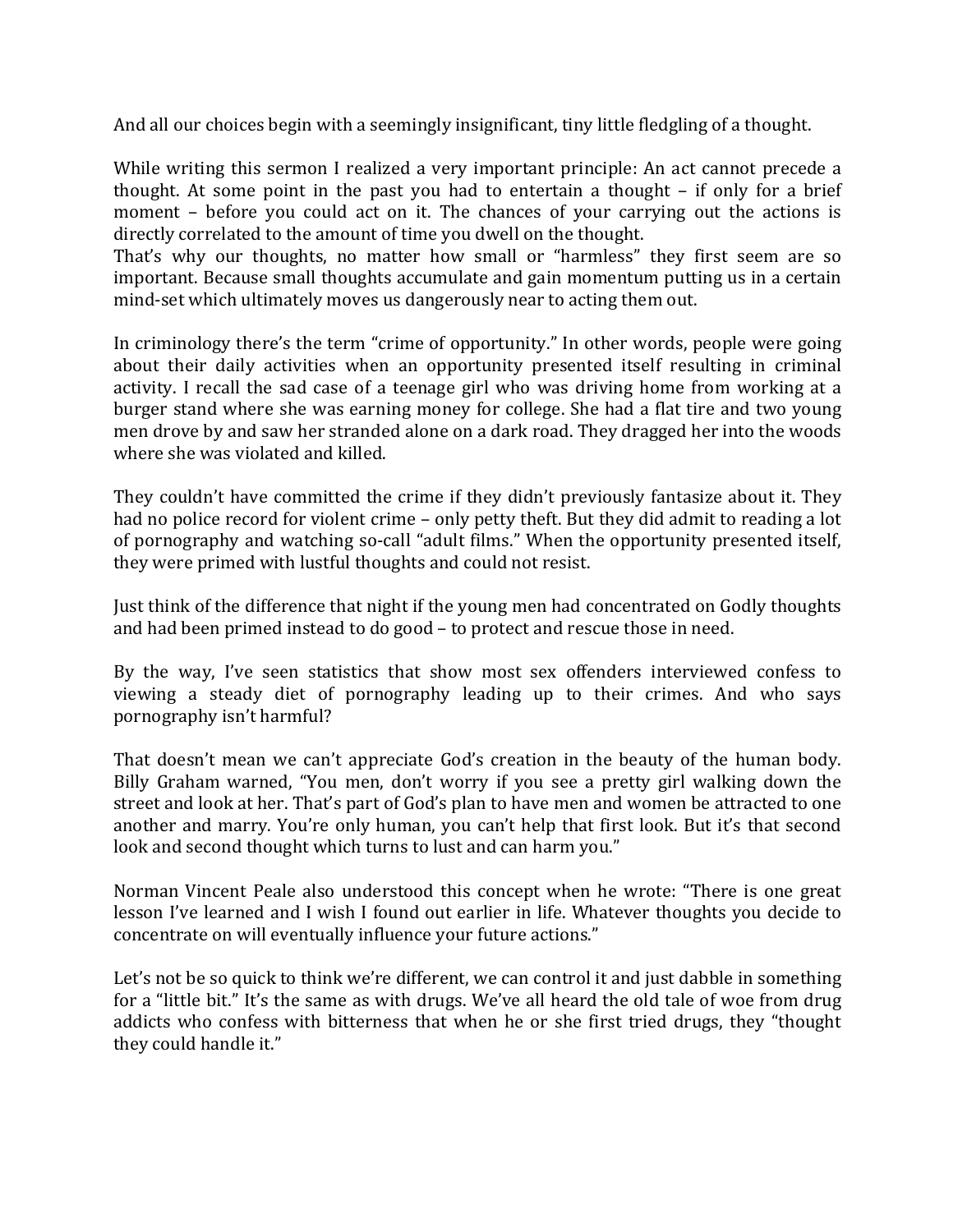This is what the old folk saying means: Never open the door to a little vice lest a greater one enters in. Or – never open your mind to a little thought because a greater and more sinister evil may follow. Frank Outlaw wrote:

Watch your thoughts they become words.

Watch your words they become actions.

Watch your actions they become habits.

Watch your habits they become character.

Watch your character, for it becomes your destiny.

Now we begin to understand what Proverbs 23:7 is trying to teach us when it states: AS A MAN THINKS IN HIS HEART, SO HE IS." I chose this verse for my sermon title because the axiom AS A MAN THINKS is so comprehensive it reaches to every condition and circumstance in our lives.

A man/a woman is literally what he or she thinks. Our character being the complete sum of all our thoughts. James Allen said it well when he wrote: "As the plant springs from, and could not be without, the seed, so every act of a man springs from the hidden seeds of his thought, and could not have appeared without them. This applies equally to those acts called "spontaneous" and "unpremeditated" as it does to those which are deliberately executed. Man is made or unmade by himself. In the armory of thought he forges the weapons by which he destroys himself and he also can fashion the tools with which he builds for himself delightful mansions of joy, strength, and peace. By the right choice and true application of thought, man ascends toward the divine."

Discernment of thoughts is most important. We must be able to clearly and consistently differentiate whether the source of a thought is good or evil.

One way is what you're doing right now. You're attending church. You're putting yourself in a position to praise God, hear His word, and associate with other Christians.

Another way is through reading the Bible at home. There are also many modern religious authors who can be help such as Dr. Dobson and C.S. Lewis. There are even some secular films and books that have a sound moral basis and message.

Another way is to be cautious about the influence others person thoughts have on you. Don't be so easily swayed by foolish advice – even though such views may be thought of as acceptable in modern society.

This is especially true for you younger persons. Please don't be so quick to be swayed by others your age. They have a limited view on life and their wisdom is likely to be equally limited.

To help yourself become stronger and gain more wisdom, choose your friends carefully. I know how peer pressure can intimidate people  $-$  especially younger persons  $-$  to do things that you might not do on your own. But don't fall for it. This is what  $1^{st}$  Corinthians warns: "Do not be deceived, bad company ruins good morals."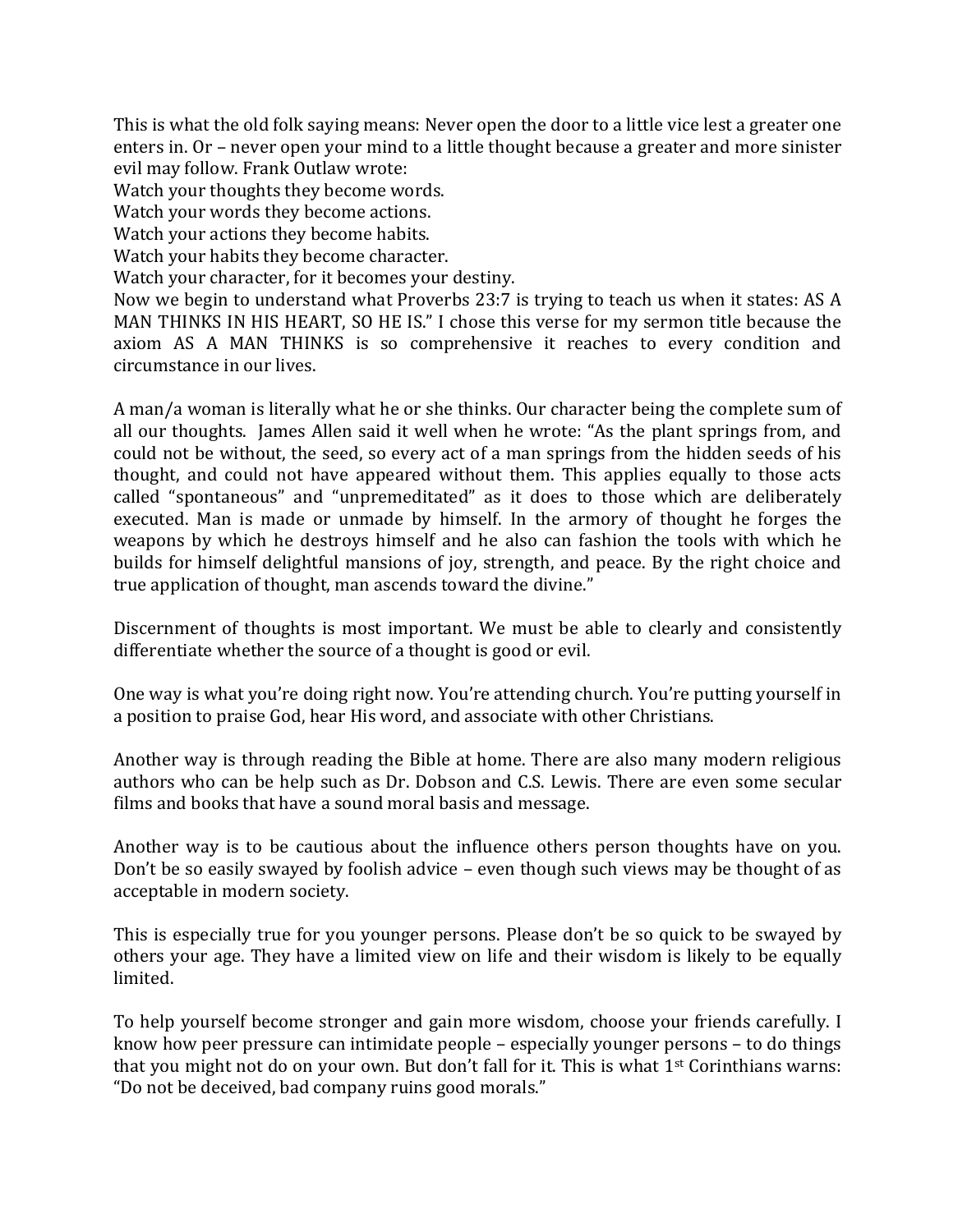It's an interesting contradiction to me that some kids think they're being adult or independent by defying their parents yet they readily do what other kids ask or dare them to do. How to dress, how to speak, how to act, to try drugs, or cut school, or worse.

If any younger persons really want to be more adult and independent, then think for yourselves.

Compare what your parents and the Church are trying to accomplish for you in the long run, to what other kids are trying to get you to do for a little excitement in the short urn.

Step back and weigh everything very carefully. Who you choose as friends and how much you allow them to influence your thoughts can literally affect your whole future.

One of the best ways to help in discerning right from wrong is prayer. The New Testament advises us to pray without ceasing. This does not only mean formal and lengthy prayers, it means to focus our thoughts throughout the day on God's will.

I was watching a Tina Turner interview a few years ago and she proudly told how she converted from Christianity to Buddhism and how Buddhism changed her life through daily chanting. I found myself talking to the TV saying, "Tina, why did you desert Christianity? Because that's exactly what prayer does for you."

By performing a disciplined ritual of daily chanting she was blocking out the world. Not allowing negatives to enter her mind. She could find some temporary peace and then start focusing on positives while resuming to chant.

As a Christian, you could be driving or walking down the street and set off a small prayer. It could only last a few moments, but you would have been in touch with the Heavenly Holy Spirit and Eternal Infinite Power. In the Scripture reading this morning God tells us: "My ways are higher than your ways." So when we pray and focus on our Lord's will, we begin to view things from the highest point of view. This changes our whole perspective from our worldly finite limitations to the infinite unlimited possibilities of God's Eternal Kingdom.

When we connect ourselves with this life-changing power we put our thoughts, and ourselves on the high ground. When we walk on this higher ground it doesn't mean we're "holy rollers" who wear sackcloth and ashes and must lead austere cloistered lives. Au Contraire.

The word "joy" is mentioned several hundred times in the Bible. God's way leads to real happiness while we're here on earth and certainly later in the life to come.

But unfortunately, the secular world doesn't see this. Today's values are not much better than in Roman Times.

To prove my point, I'll bet my new super deluxe 9" titanium driver that if you watch the next dozen movies on HBO – especially at night – the majority of them will be about free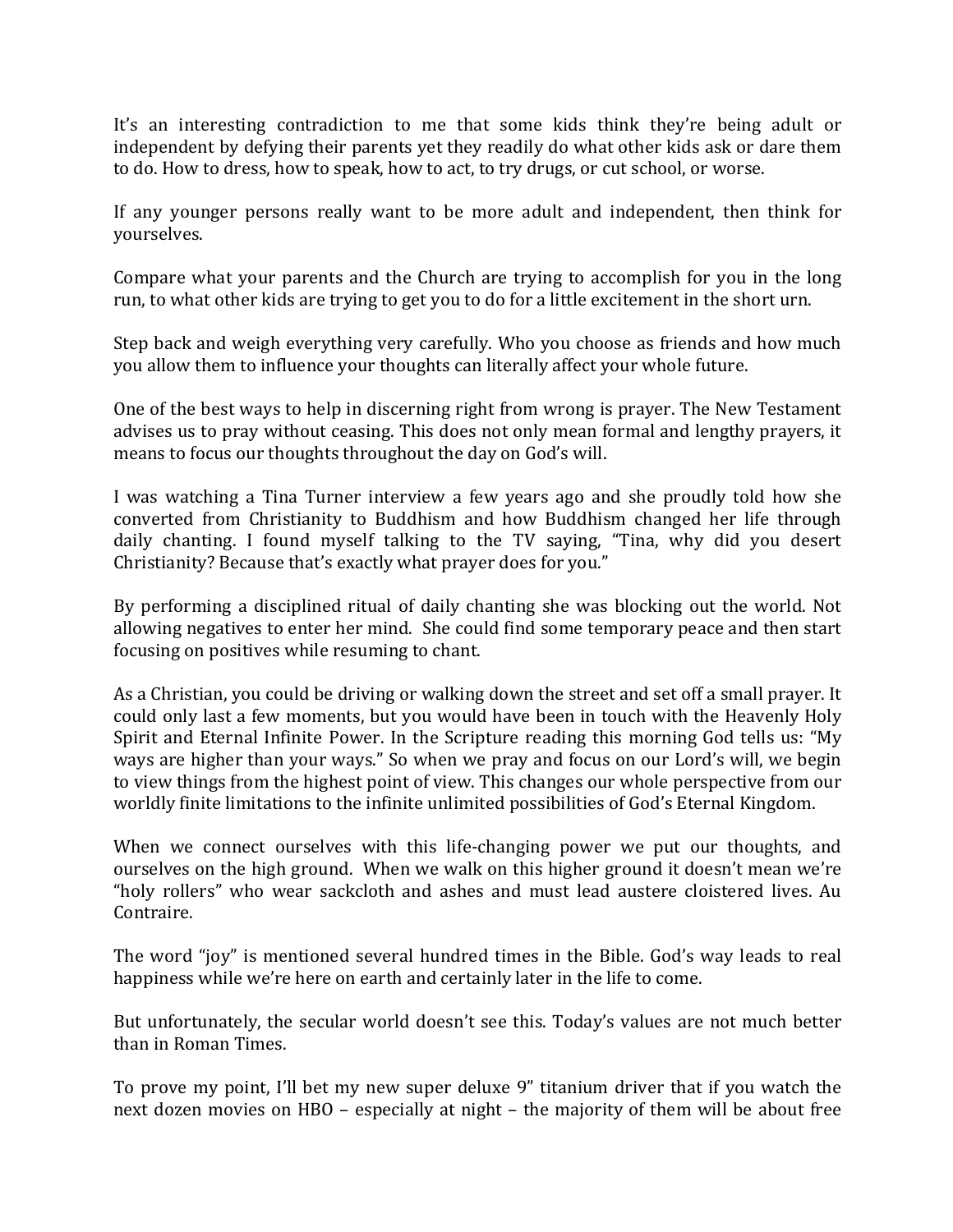sex with whomever, drugs, alcohol, parties, and getting your hands on lots of money anyway you can.

There's an old saying, "A joy, whereof the end is sadness, is no joy." And we all know the outcomes of seeking and getting those subjects flaunted by Hollywood in modern movies.

Yes, we Christians think about ways to have fun. But we want to focus our thoughts on ways that give us true lasting happiness – and not the kind where you wake up on Monday morning finding there's a higher price to pay for a weekend's temporary physical pleasure.

I am reminded of a piece of a poem by E.E. Cummings, "Two men looked through the prison bars, one saw mud and one saw stars."

We're not going to find lasting joy in Hollywood's muddy morose concept of morality. We must set our sights higher.

The beginning of the search for true happiness starts with concentrating our thoughts on higher ground.

When we feel bitterness toward another – we can think of Jesus's sacrifice that atoned for our sins, for our mistakes, our shortcomings. Then we can forgive others or at least temper our anger, and the bitterness begins to leave us.

When a loved one passes on, we are comforted by thoughts they are safe now in our Heavenly Father's loving care.

At work or home, when trouble comes into our lives, we have an anchor which will hold and keep us from being toss about by ever foul wind that tries to knock us off course...

When temptation comes our way, we have a rock to hold onto until the evil passes.

Then we sleep more soundly at night. Then our hearts find solace and rest. And you know, this is exactly what Isaiah 26 promises: "Thou wilt keep him in perfect peace whose mind is stayed on Thee."

Here's a good summation of this morning's message: It has been written that "A noble and strong character is not a thing of hence, but the result of continued effort in right thinking, the effect of a long association with Godlike thoughts. Human beings are given the ability to be masters of thought, molders of character and shapers of condition, environment and destiny. Made in God's image, we contain within ourselves a transforming and regenerative spirit given us by His Grace to use or not to use according to our own thoughts." (Anon.)

In closing, I would like to share this short story. A college professor of Native American studies took a vacation out west to visit an Indian Reservation. By talking with local townspeople near the reservation he heard about a wise old Indian Chief of exceptional character and integrity living in the nearby mountains. He hired a guide to take hm there.